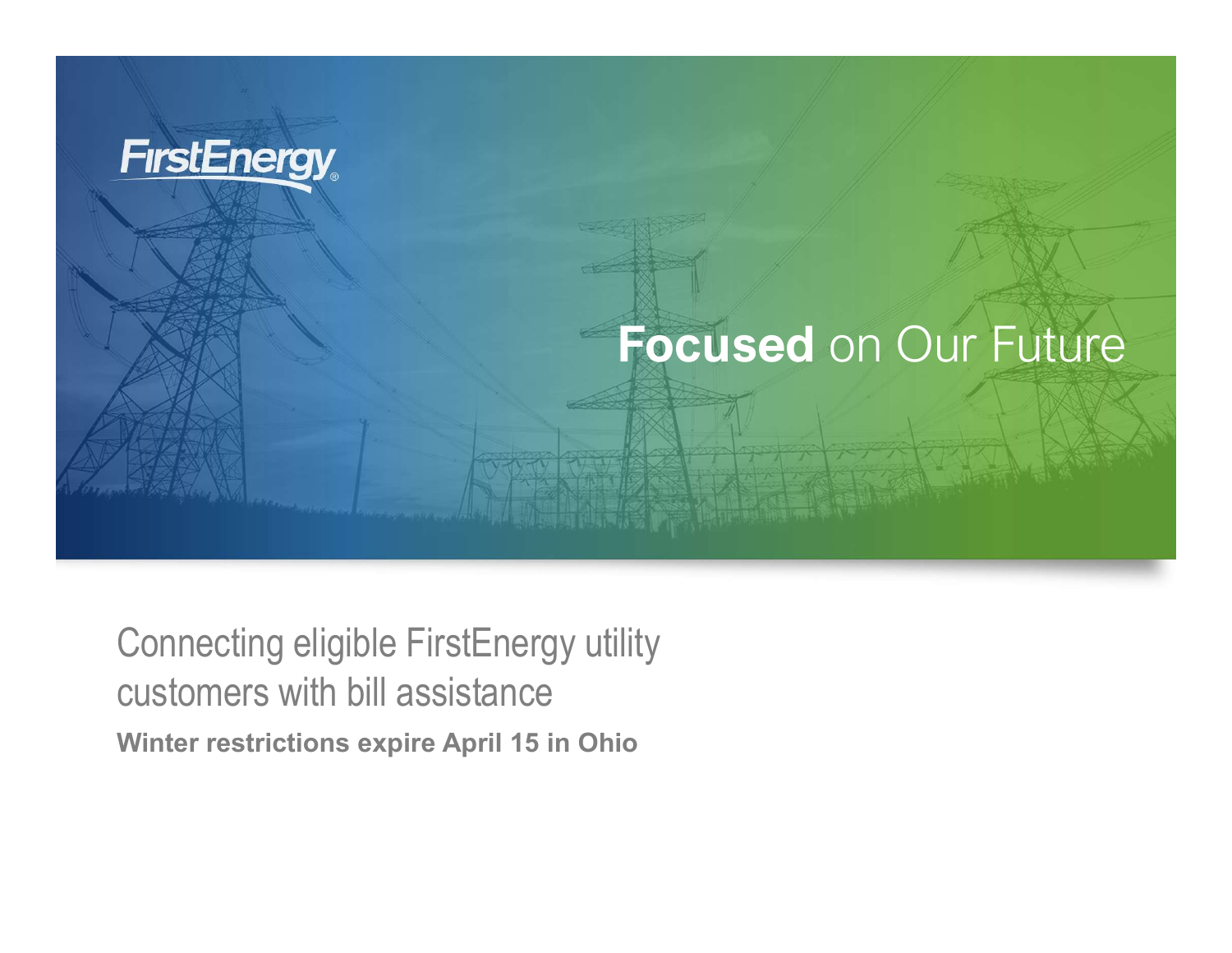# Take control of your electric bill

- FirstEnergy's Ohio electric companies ake control of your electric bill<br>FirstEnergy's Ohio electric companies –<br>including Ohio Edison – are encouraging<br>customers experiencing financial<br>hardship to contact their utility as soon as customers experiencing financial hardship to contact their utility as soon as possible to establish affordable payment arrangements or obtain assistance.
	- Shut-offs for nonpayment resume without winter season restrictions beginning April 15.
	- Many of our customers have difficulty paying their full electric bill due to unforeseen circumstances, like the ongoing coronavirus pandemic. – The last thing we want to do is apply a late fee
- or issue a service disconnection notice to a customer when it can be avoided by contacting our customer service team to see what help is available. winter season restrictions beginning April 15.<br>
– Many of our customers have difficulty paying<br>
their full electric bill due to unforeseen<br>
circumstances, like the ongoing coronavirus<br>
pandemic.<br>
– The last thing we want t



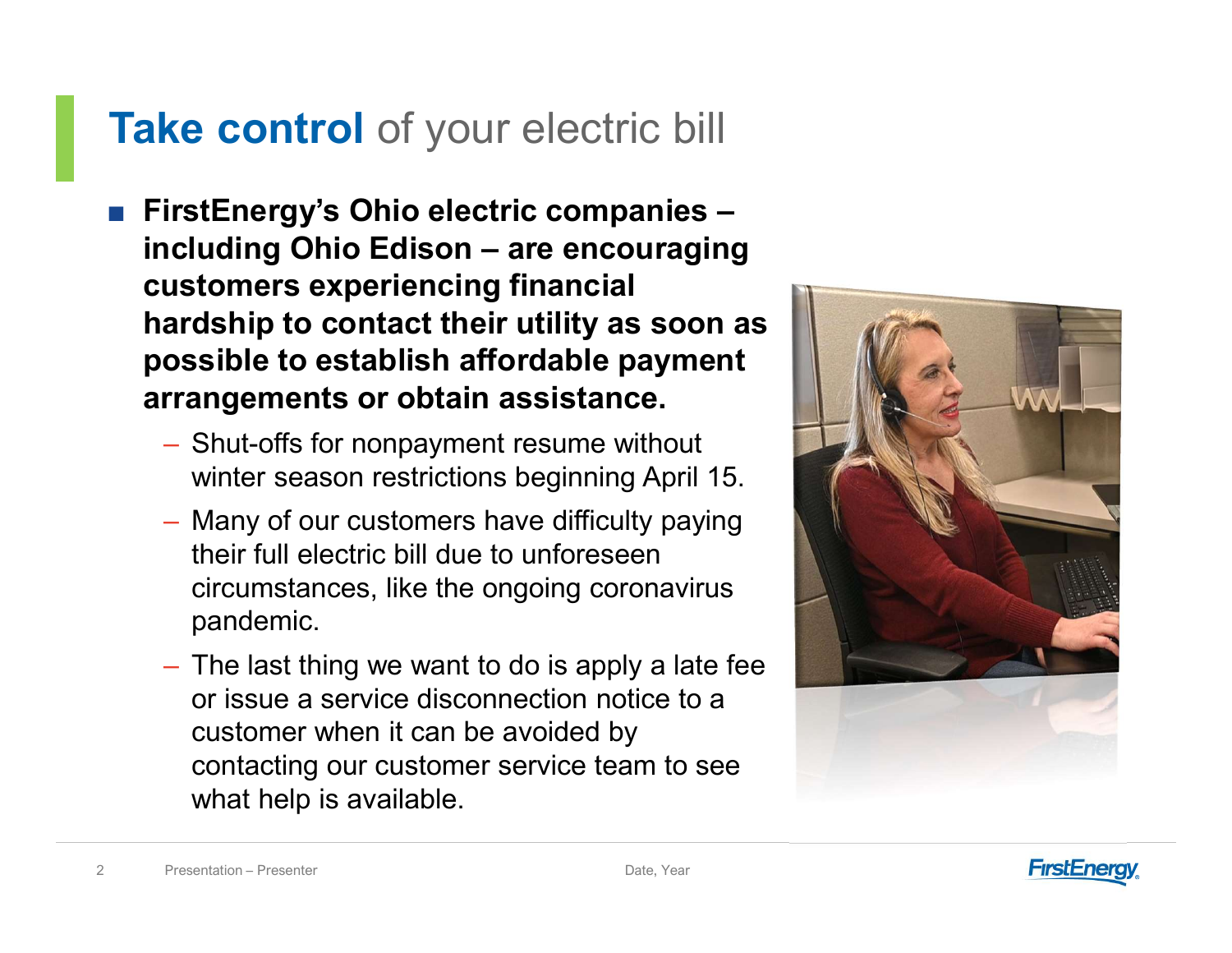### Help is **available**

- Individuals interested in learning more about utility assistance programs can do so in several ways:
	- Visit our newly-designed Bill Assistance web page at www.firstenergycorp.com/billassist and click "Search Assistance Programs" to see available programs based on income and household size.
	- Fill out a form on the website to contact a customer service representative with any questions or concerns.
- nousenoid size.<br>
 Fill out a form on the website to contact a<br>
customer service representative with any<br>
questions or concerns.<br>
 Contact our dedicated customer service team<br>
Monday through Friday, from 8 a.m. to 6 p.m., – Contact our dedicated customer service team Monday through Friday, from 8 a.m. to 6 p.m., at 1-800-633-4766.



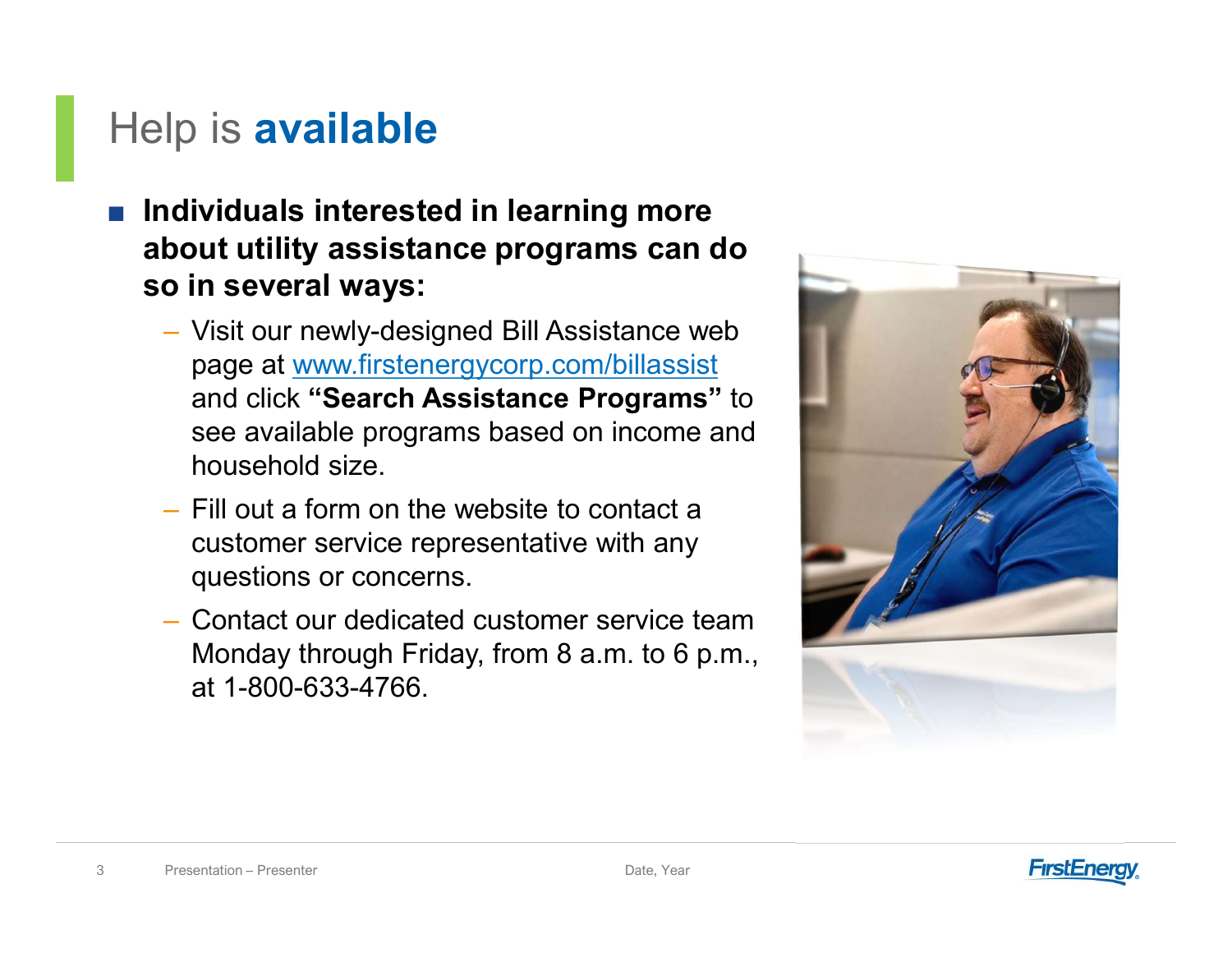### Programs available in Ohio

#### The Percentage of Income Payment Plan (PIPP):

- Allows customers to pay a set percentage of their income toward their electric bill, regardless of the balance. – Customers who pay on time and in full each month can have their
- 
- outstanding balance eliminated in 24 months. To be eligible, customers must have a household gross yearly income at or below 150% of federal poverty guidelines and must meet other criteria.
- To apply, call 1-800-282-0880 or visit www.energyhelp.ohio.gov.

### ■ Home Energy Assistance Program (HEAP):

- Το apply, call 1-800-282-0880 or visit <u>www.energyhelp.</u><br>
 **Home Energy Assistance Program (HEAP):**<br>
 Provides eligible customers with cash grants for home<br>
emergencies through HEAP, which is available year-rou<br>
Emer – Provides eligible customers with cash grants for home heating bills and emergencies through HEAP, which is available year-round, and Emergency HEAP Winter Crisis Program, which is available through March
	- 31, 2022. Customers must have gross income below 175% of federal poverty guidelines. Call the Ohio Development Service Agency at 1-800-282-0880 or visit www.energyhelp.ohio.gov for more information.

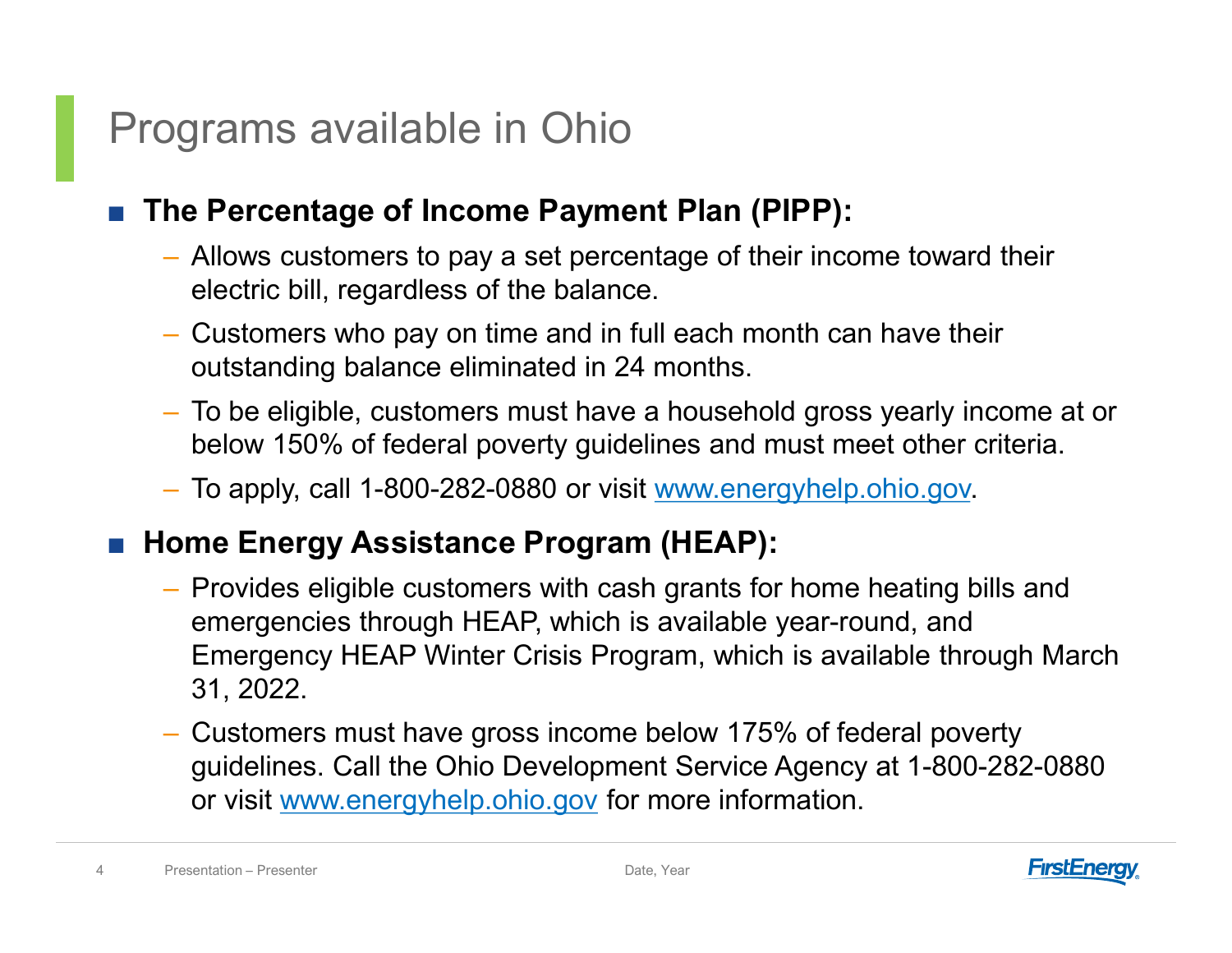# Programs available in Ohio

### ■ 2-1-1 Helpline

- This nationwide resource and information helpline identifies locally available programs that may assist customers with utility bills or other needs.
- For more information, dial 211, text your ZIP code to 898211 or visit the 211 website.

#### ■ Ohio Edison Project Reach

- An emergency hardship fund designed to help residential customers restore or maintain electric service.
- An emergency hardship fund designed to help resident<br>restore or maintain electric service.<br>- The program funding is provided by Ohio Edison custom<br>employees, and the distribution of funds is administere<br>offices located t – The program funding is provided by Ohio Edison customers and employees, and the distribution of funds is administered by Salvation Army
	- offices located throughout Ohio Edison's service area. To find an agency, please visit www.firstenergycorp.com/ReachAgencies.